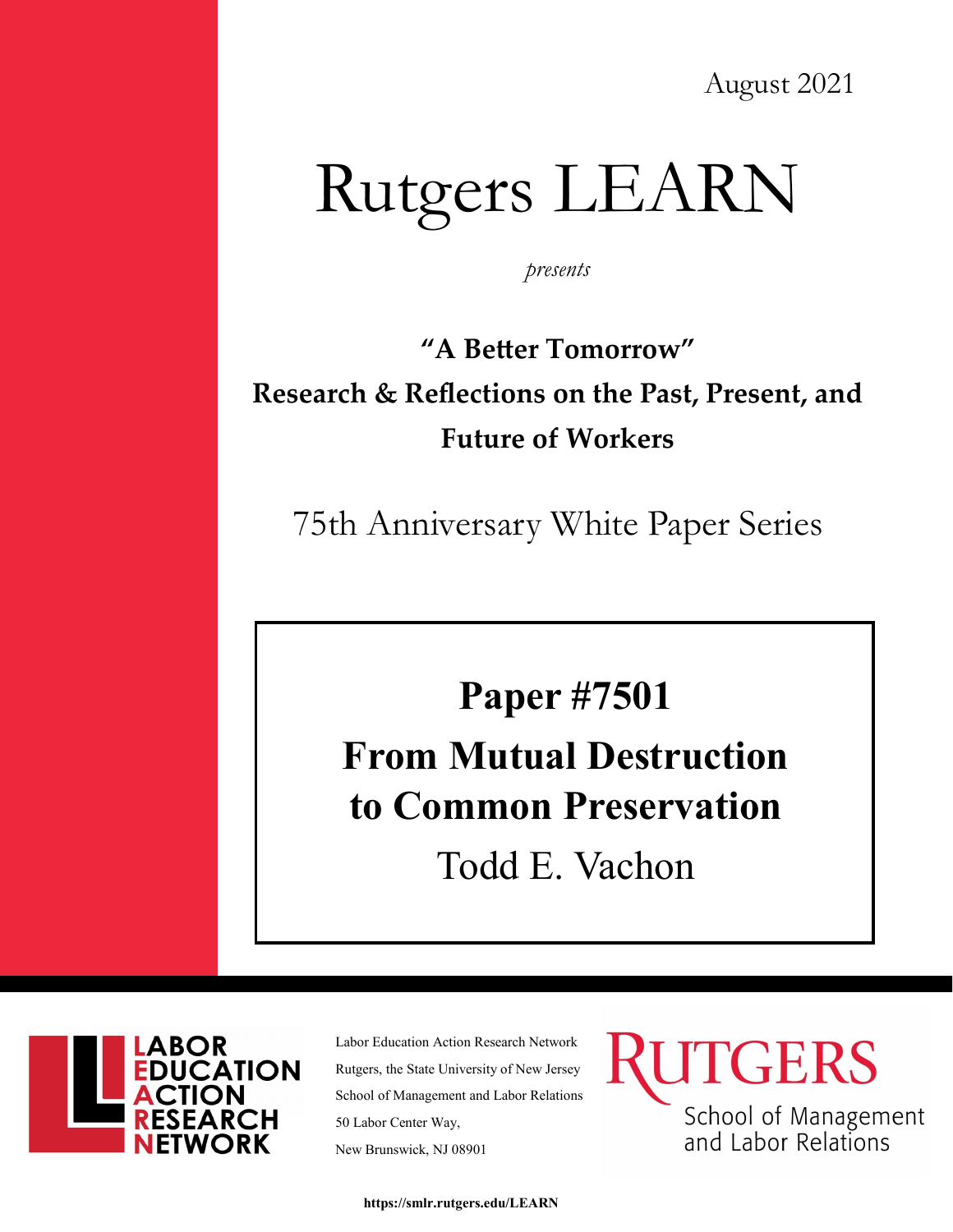### **From Mutual Destruction to Common Preservation**

*By Todd E. Vachon<sup>1</sup>*

#### **Introduction: A Better Tomorrow**

The coming year, 2022 will mark the 75th anniversary of the labor education program at Rutgers University. While historical records indicate labor education offerings dating back to at least 1931, it was on June 19, 1947, that New Jersey Governor Alfred Driscoll signed into law Assembly Bill 250-A, establishing the Institute of Management and Labor Relations (IMLR). The stated purpose was to promote "harmony and cooperation between management and labor, and greater understanding of industrial and labor relations, thereby to enhance the unity and welfare of the people of the state (McElroy 1995)."<sup>2</sup> In order to carry out this assignment, IMLR was tasked with establishing programs to "develop new material and techniques to aid in carrying on the educational activities." While the name and staffing has changed over the years and the vision has expanded to match the changing times, the core mission of the Labor Education Action Research Network (LEARN) remains to enhance the unity and welfare of the people of the state.

The timing for this anniversary seems especially appropriate given recent historical events—the onset of a deadly pandemic, the rise of a new movement for civil rights and social justice, and growing threats to American democracy from within. We are living in a time of turmoil, unrest, and change, perhaps leading to a new beginning. Looking in the rear-view mirror, I asked myself "what are some of the major **Preservation** lessons we learned from these recent events?" And "how can they help us plan for the future?" While the lessons were many, I lift up three in particular here.



we need to recommit to growing and improving our educational infrastructure, both physical and social. Second, we learned that our existing institutions are inadequate, lack accountability, and are too easily manipulated to serve the interests of one or another leaders – we need to strengthen our public institutions and make them more democratic. Third, and most importantly, we were reminded that when workers have a voice, they are better off – we are ALL better off. We need to increase worker voice in the economy.

In other words, the pandemic has reinforced my strong belief in the importance of education, democratic practice, and multi-racial, cross-class organizing. To advance these three interconnected practices, LEARN is launching this white paper series, titled "A Better Tomorrow: Research and Reflections on the Future of Workers." The contributions will include original research, reflections from scholars and practitioners, and chapters from forthcoming books by LEARN-affiliated faculty. If you have an idea or a piece you would like considered for this series, please do not hesitate to reach out.

To kick us off, this first installment in the series sets the tone by contemplating the very real possibility of mutual destruction and considering the prospects for us coming together to overcome our collective action failures, find shared purpose, and ensure our common preservation. The remainder of the essay below appears as the foreword in the newly released book, *Common Preservation in a Time of Mutual Destruction,* by Jeremy Brecher (PM Press, May 2021).

## **From Mutual Destruction to Common**

People's historian, Jeremy Brecher's forthcoming book*, Common Preservation* is simultaneously a handbook for understanding the emergence of social movements and a call to action for each and every one of us to join together and address the most



LABOR

<sup>&</sup>lt;sup>1</sup> Rutgers School of Management and Labor Relations

<sup>&</sup>lt;sup>2</sup> McElroy, Eugene. 1995. "Labor Education at Rutgers University, 1931-1981, and the Establishment of IMLR." *Journal of the Rutgers University Libraries, Vol. LVII, Nos. 1 and 2, pp. 73-86.*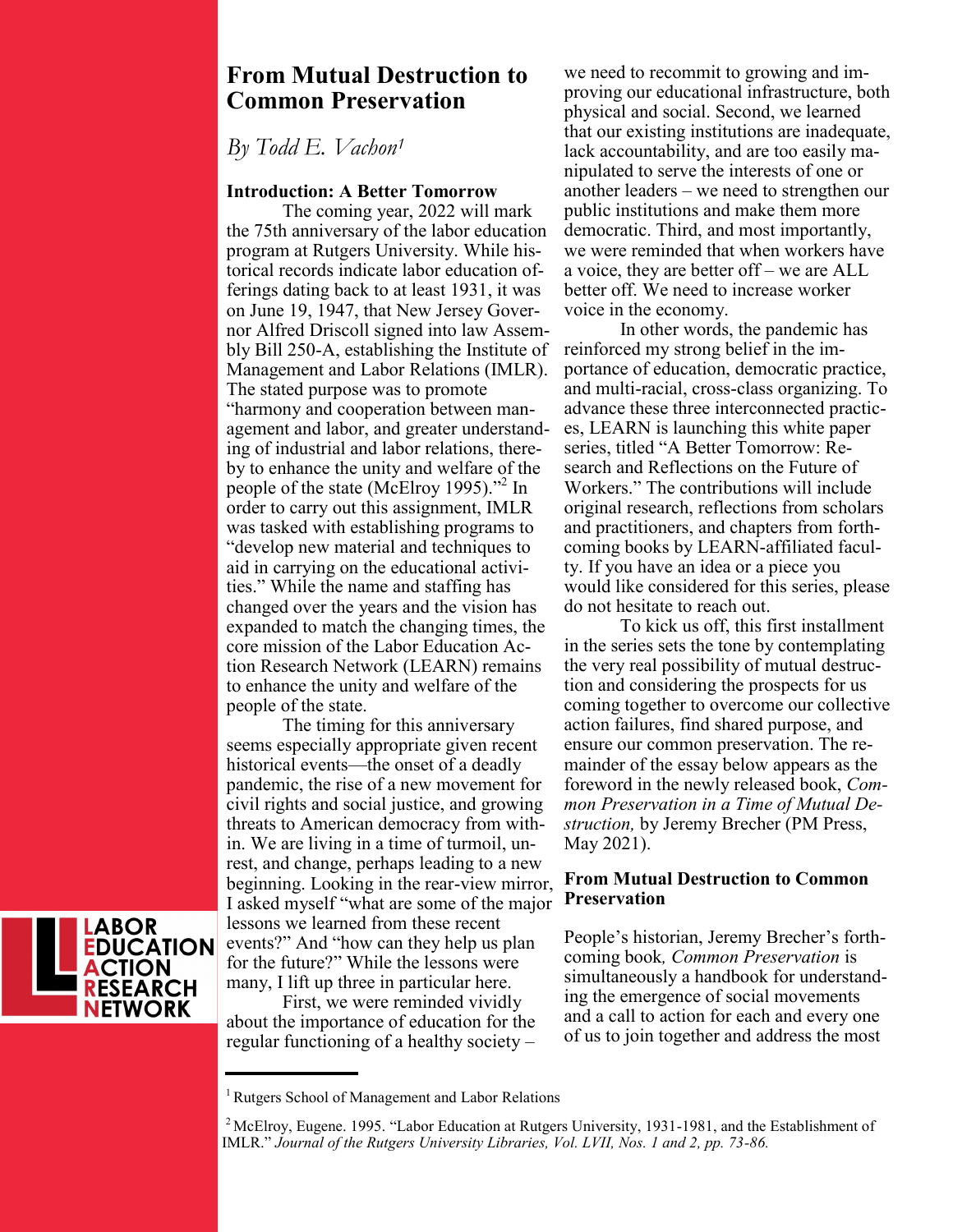imminent threat to continued human existence—human-caused climate change.<sup>3</sup> By identifying common patterns between iconic movements like the US civil rights movement and more obscure actions such as a local meat boycott by housewives in Staten Island, Brecher reminds us of how "doing history"—finding significant and meaningful connections—can help us act more effectively now and in the future. As your middle school social studies teacher likely told your class, "If we don't know our history, we are doomed to repeat our mistakes." The message from Brecher is more urgent: if we don't learn from our actions and develop new strategies for common preservation immediately, we are doomed to end history altogether.

*Common Preservation* addresses these central questions:

How might we come to see that our self-interest, indeed our self-preservation, depends upon our common preservation?

How might the billions of individual humans living on the planet today coordinate our efforts and reconstruct our patterns of actions to address the threat to our mutual survival?

Longtime movement scholar, people's historian, and social activist Jeremy Brecher is just the right author at just the right time to engage with this topic. With a lifetime of participation in movements ranging from nuclear disarmament and peace to civil rights, gender equality, and labor, Brecher is well equipped to address these questions. At the heart of this book is a lifelong passion for progressive social change and a deep thirst for understanding how individuals on occasion come to realize their shared interests and coordinate their efforts to transform the world for the betterment of all. Understanding these processes is more important than ever in this current era when we are facing global pandemic, global depression, accelerating climate crisis, and heightened struggles over justice and equality.



graduate school at the University of Connecticut, my fellow graduate workers and I had been accustomed to working for low pay and simply dealing with it as best we could. It was just the way things were, and everyone knew it when they accepted the offer to come to the university. Some took on extra jobs without telling their advisors, others found they were eligible for food stamps and used them to help provide for their family. But when the university began to unilaterally cut benefits and impose further economic hardships on graduate workers, a gap arose between their expectations and the realities they faced. Just struggling along through "grad school poverty" was no longer working. A small group of grad workers got together and shared our stories of individual efforts to cope with the hardships. We decided to speak with more of our coworkers about their problems, which increased awareness among graduate assistants that what we had been experiencing as individual problems were in fact shared by over two thousand other graduate assistants from all different departments. It was a collective problem that required a collective solution. We ultimately formed an organization to coordinate our actions and address the problem—a union.

*Common Preservation* shows that there is a pattern to the emergence of such collective solutions. For example, on March 15, 2019, 1.4 million students from over two thousand cities in 125 countries on six continents made history when they walked out of school. It was the latest in a series of global student strikes urging the governments of the world to act now on climate change. These widespread mobilizations were inspired by the weekly strikes held outside of the Swedish parliament by a lone sixteen-year-old named Greta Thunberg. Like Greta, students around the world expressed fear, anger, and disappointment that adults have not acted on climate change. Addressing a crowd in Santa Fe, New Mexico, eighteen-year-old Hannah Laga Abram said: "We are living in the sixth mass extinction. Ice is melting. For-



<sup>3</sup>Brecher, Jeremy. 2021. *Common Preservation in a Time of Mutual Destruction. Oakland, CA: PM Press.*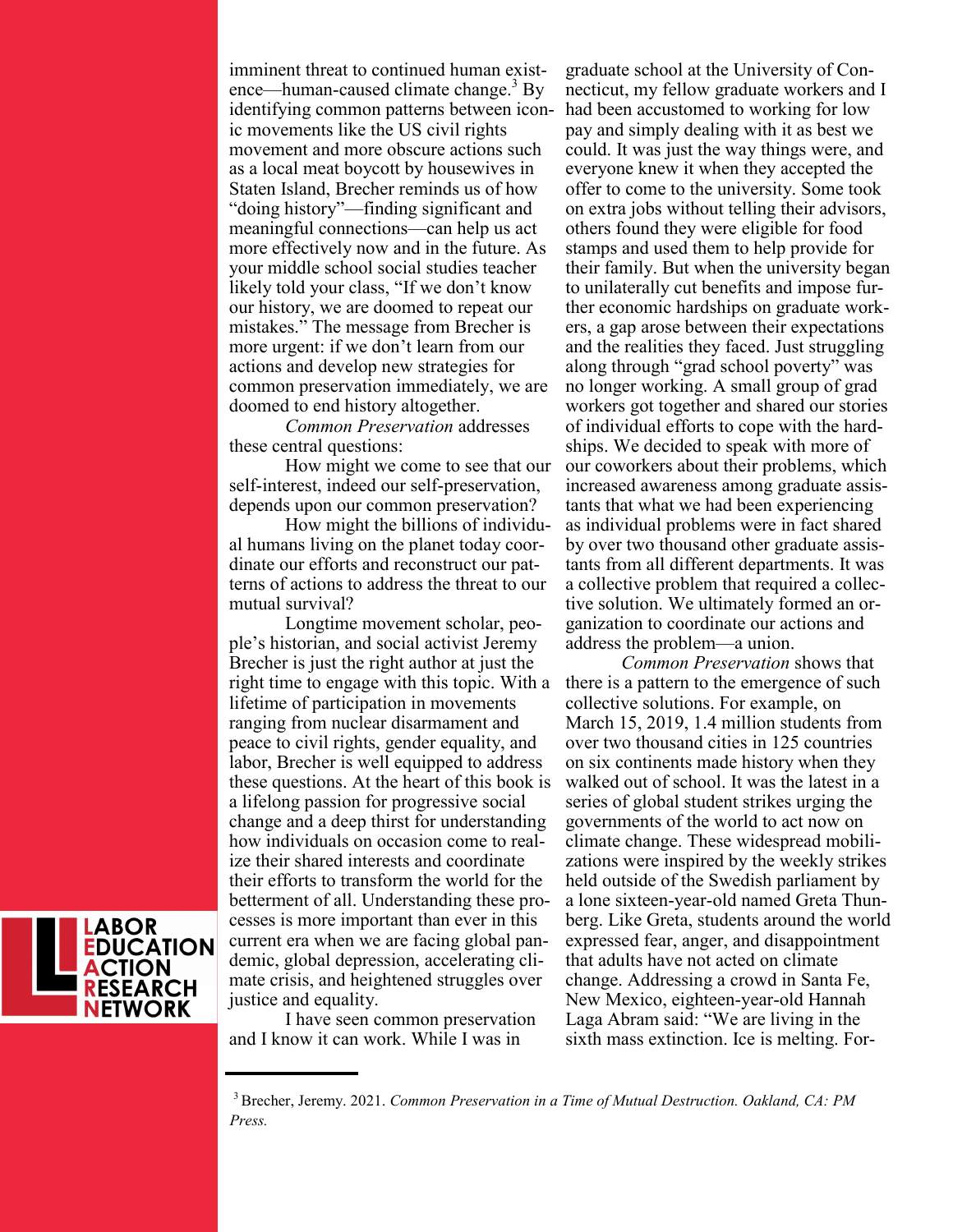ests are burning. Waters are rising. And we do not even speak of it. Why? Because admitting the facts means admitting crimes of epic proportions by living our daily lives. Because counting the losses means being overpowered by grief. Because allowing the scale of the crisis means facing the fear of swiftly impending disaster and the fact that our entire system must change. But now is not the time to ignore science in order to save our feelings. It is time to be terrified, enraged, heartbroken, grief-stricken, radical. It is time to act."<sup>4</sup>

Throughout human history, the experience of personal harm inflicted by systems of exploitation and oppression has led many people to pursue individual acts of revolt. *Common Preservation* analyzes many instances, such as work-related strategies like working inefficiently, sabotaging machines in the factory, or breaking tools on the plantation. But these individual efforts were typically insufficient to surmount the powerful forces blocking social change and thus the existing conditions persisted. Some people began experimenting with forms of collective action, such as work slowdowns and stoppages. Many even began to see that their personal wellbeing was inextricably connected to their collective well-being as members of a class, racial group, or population. The results were the labor movement, the abolitionist movement, the underground railroad, the civil rights movement, the suffragist movement, and the women's movement. While economic inequality, racism, and gender disparities still permeate modern society, the collective efforts and coordinated actions of these many individuals through social movements have undoubtedly advanced the causes of workers, black people, and women and have thus transformed the world. The lessons learned from these and other movements provide the intellectual food that nourishes *Common Preservation.*



Part 1 of the book provides a refreshingly ideology-free exploration of some of the greatest social thinkers in mod-tour of ongoing efforts to halt climate

ern history, ranging from Marx to Gandhi, from W.E.B Du Bois to E.P. Thompson. In what he calls "raiding parties," Brecher seeks out key insights from many streams of classic social thought to inform his common preservation framework. While readers may have varying opinions on some of the theories that are examined, Brecher's approach is undeniably succinct and effective in its summation of the big ideas and laser-like focus on just the points that are most relevant to his key research questions. Unlike most conversations with classic theorists, his is surprisingly easy to read, and provides a good primer for those not steeped in social movements literature, but also provides just enough depth that it is not too simplistic for more advanced readers.

In Part 2, Brecher develops his heuristic for common preservation. Drawing together the "tools" that were "raided" in Part 1, he takes us into his "workshop" to construct an original and compelling framework for understanding processes of social change; in particular, the transition of human actions away from mere individual acts of self-preservation toward collective acts of common preservation. At the center of Brecher's heuristic is an innovative use of Jean Piaget's concept of equilibration. Developed primarily for understanding the cognitive development of children, equilibration arises from a gap between established patterns of thought and action and new information that doesn't fit those patterns. Faced with such a challenge, people may develop new patterns that compensate for the gap. For social movements, the journey from an established pattern of behavior to a gap which leads to a compensation which then establishes a new pattern corresponds with my own experiences as well as with my reading of major historical cases.

Part 3 of the book demonstrates how to apply the common preservation heuristic to the growing climate protection movement. Readers are taken on a guided

<sup>4</sup> Jessica Glenza, Alan Evans, Hannah Ellis-Petersen, and Naaman Zhou, "Climate Strikes Held around the World—As It Happened," *Guardian,* March 15, 2019, [https://www.theguardian.com/environment/](https://www.theguardian.com/environment/live/2019/mar/15/climate-strikes-2019-live-latest-climate-change-global-warming) [live/2019/mar/15/climate](https://www.theguardian.com/environment/live/2019/mar/15/climate-strikes-2019-live-latest-climate-change-global-warming)-strikes-2019-live-latest-climate-change-global-warming